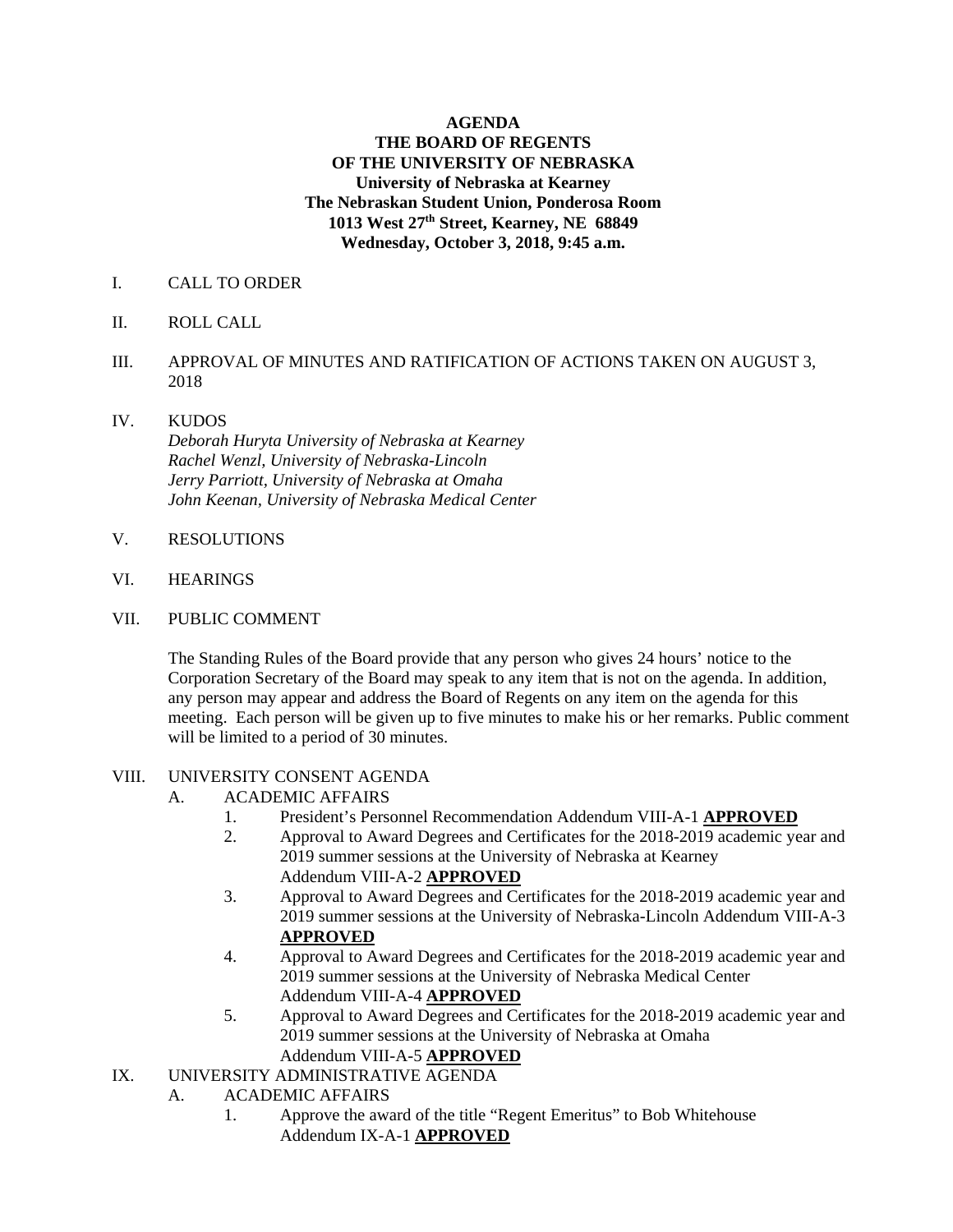- 2. Approve amendments to *Board of Regents Policy* RP-4.3.2 Tenure Recommendations Addendum IX-A-2 **APPROVED**
- 3. Approval is requested to discontinue the Bachelor of Science degree in Recreation and Leisure Studies in the School of Health and Kinesiology in the College of Education at the University of Nebraska at Omaha Addendum IX-A-3 **APPROVED**
- 4. Approval is requested to transfer the joint UNK and UNO Master of Fine Arts in Writing program to become the sole academic responsibility of the University of Nebraska at Omaha Addendum IX-A-4 **APPROVED**
- 5. Approval is requested to discontinue the Bachelor of Arts in Education degree in Theatre Education K-12 in the College of Arts and Sciences (formerly the College of Fine Arts and Humanities) at the University of Nebraska at Kearney Addendum IX-A-5 **APPROVED**
- 6. Approval is requested to discontinue the Bachelor of Arts, Bachelor of Science, and Bachelor of Arts in Education (7-12) programs in Speech Communication in the College of Arts and Sciences (formerly the College of Fine Arts and Humanities) at the University of Nebraska at Kearney Addendum IX-A-6

# **APPROVED**

B. BUSINESS AFFAIRS University of Nebraska

- 1. Approve a multiyear contract for Splunk security software Addendum IX-B-1 **APPROVED**
- University of Nebraska at Omaha
- 2. Approve the Program Statement for Mammel Hall Addition at the University of Nebraska at Omaha Addendum IX-B-2 **APPROVED**
- C. FOR INFORMATION ONLY
	- 1. University of Nebraska Strategic Planning Framework Addendum IX-C-1
	- 2. University of Nebraska Strategic Framework Accountability Measures Addendum IX-C-2
	- 3. Calendar of establishing and reporting accountability measures Addendum IX-C-3
	- 4. University of Nebraska Strategic Dashboard Indicators Addendum IX-C-4
	- 5. Board of Regents agenda items related to the University of Nebraska Strategic Framework Addendum IX-C-5
	- 6. Amendments to the *Bylaws of the Board of Regents*, Chapter I, related to The Board of Regents of the University of Nebraska, and Chapter IV, related to Rights and Responsibilities of Professional Staff. This item is presented for information only and will be brought to the Board for approval at its December meeting. Addendum IX-C-6

# D. REPORTS – **THE CHAIR ACCEPTED THE REPORTS**

- 1. Personnel Reports for the period April 1 through June 30, 2018 and FY 2018-19 University personnel salaries Addendum IX-D-1
- 2. Leaves of Absences approved during the period July 1, 2017 through June 30, 2018 Addendum IX-D-2
- 3. Review of Multi-Departmental Academic Centers for Research, Teaching, and/or Service Addendum IX-D-3
- 4. Renaming the Bachelor of Science in Organizational Communication Comprehensive to the Bachelor of Science in Organizational and Relational Communication Comprehensive in the Department of Communication in the College of Arts and Sciences (formerly the College of Fine Arts and Humanities) at the University of Nebraska at Kearney Addendum IX-D-4
- 5. Renaming the Bachelor of Music in Musical Theatre to the Bachelor of Music in